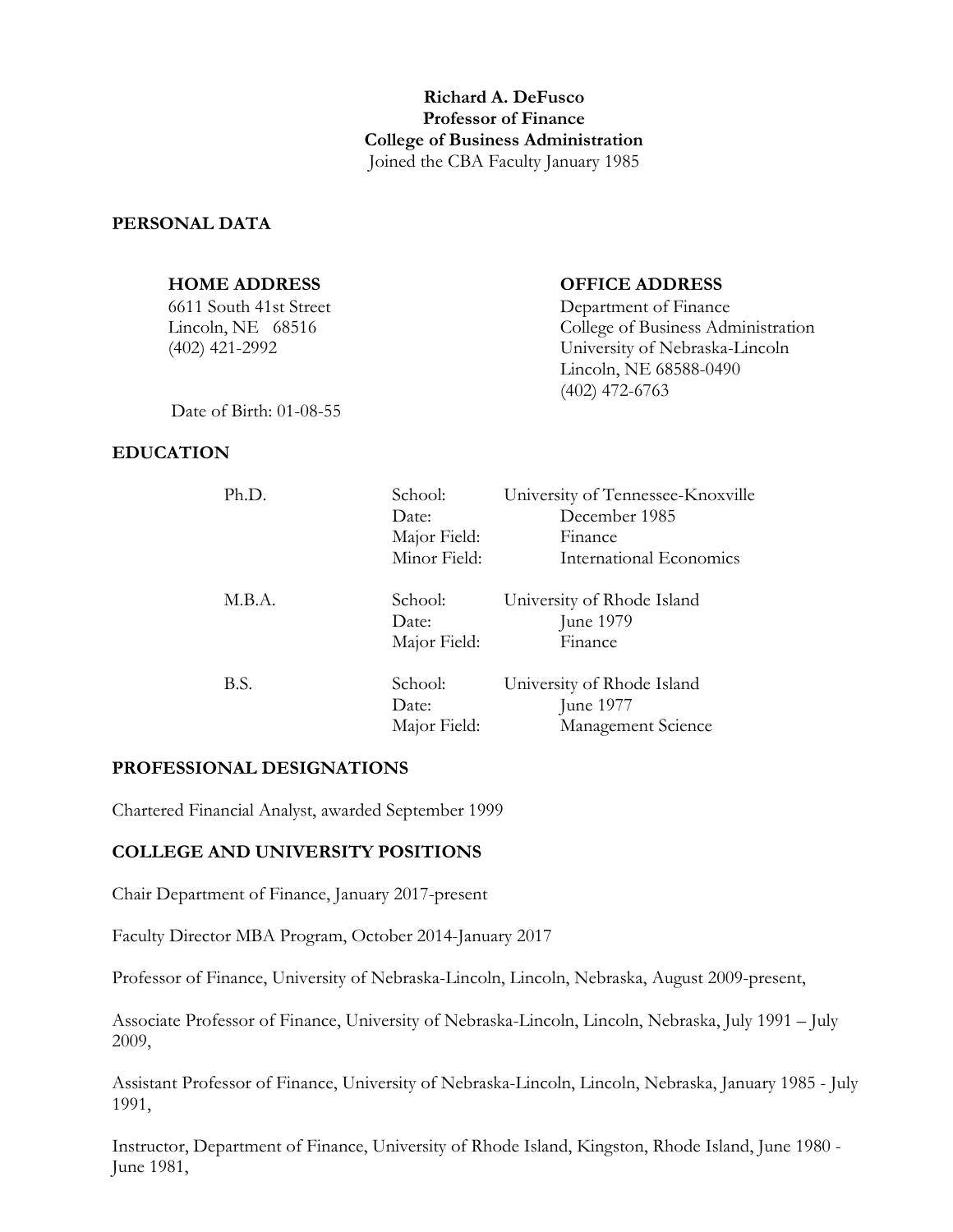#### DeFusco Vita Page 2 of 7

Instructor, Department of Management Science, University of Rhode Island, Kingston, Rhode Island, June 1979 - June 1980,

#### **HONORS AND AWARDS**

Sue Vagts Faculty/Staff Partner Award, 2018

CBA Faculty Service Award, 2012

UNL Parents Association recognition for contributions to students, 2003, 1992, 1991.

CBA Distinguished Teaching Award, Honorable mention, 2004.

On-line MBA Instructor of the Year, 2005.

Nominated for CBA Distinguished Teaching Award, 2005.

## **ORGANIZATION MEMBERSHIPS**

Financial Management Association American Finance Association CFA Institute CFA Society of Nebraska

# **PROFESSIONAL ORGANIZATION POSITIONS**

Volunteer, CFA Institute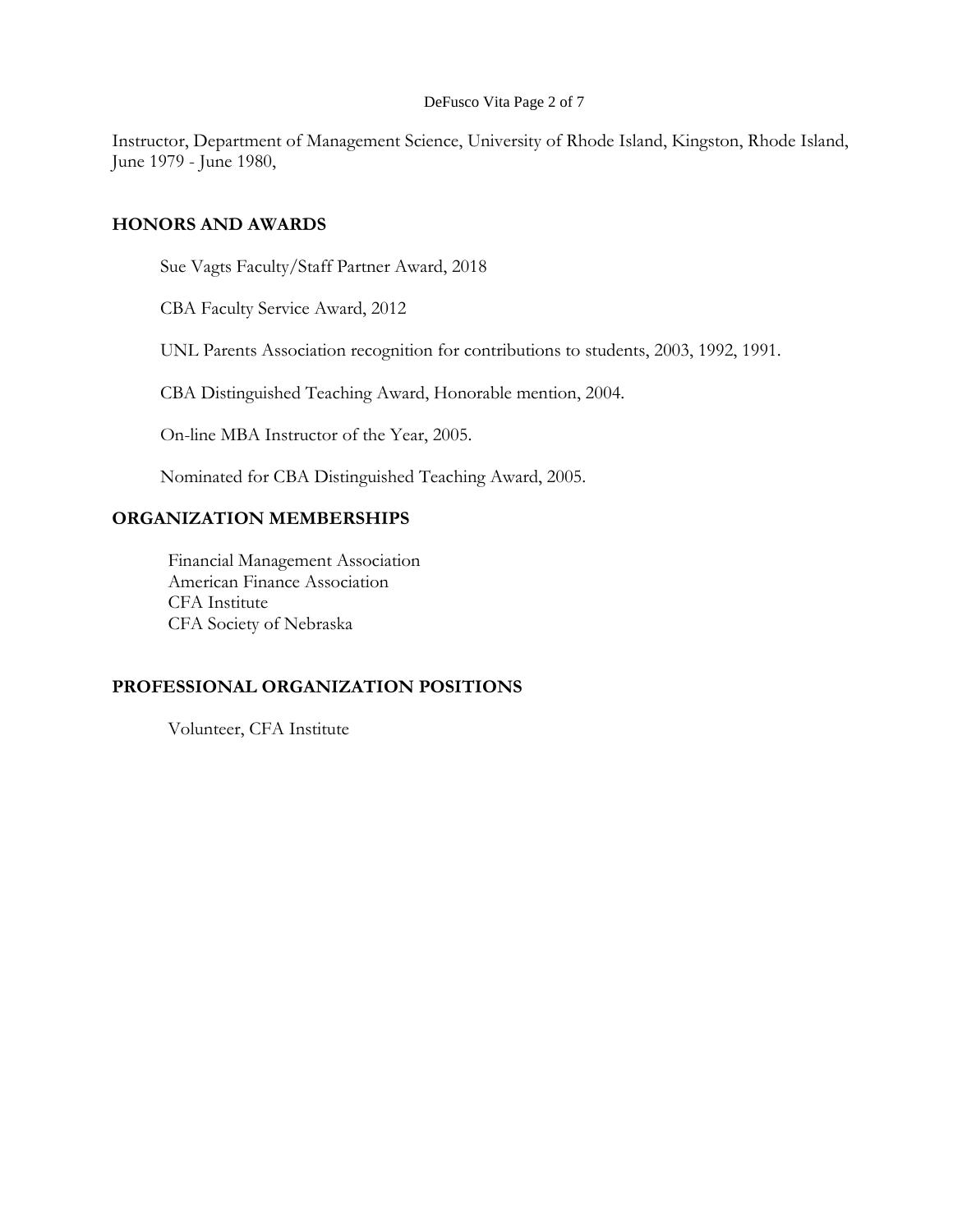# **PUBLICATIONS**

## **Books**

Quantitative Methods for Investment Analysis (co-authored with Dennis McLeavey, Jerald Pinto, and David Runkle), (CFA Institute 2014) 4<sup>th</sup> edition. This book is the main text on quantitative methods used in the curriculum for the Chartered Financial Analysts® Program.

# **Referred Journal Articles**

An Empirical Analysis of the Dynamic Relation among Investment, Earnings and Dividends (with L. Dunham and J. Geppert), 2014, *Managerial Finance*, vol 40, Number 2, p 118-136.

Exchange Traded Funds' Pricing Deviations: Analysis and Forecasts (with S. Ivanov and G. Karels), *Journal of Economics and Finance*, 2011, vol. 35, p 181-197.

"Changes in the Information Efficiency of Stock Prices: Additional Evidence," (with S. Mishra and K. Raghunandan), *Financial Review*, February 2010, vol 45, p 153-165.

"Asymmetry in the effects of economic fundamentals on rising and falling exchange rates," International Review of Financial Analysis," Volume 17, Issue 4, September 2008, p 728-746 (with A. Vygodina and T. Zorn).

Skewness, Value and Size Effects" (with S. Mishra and A. Prakash). *Applied Financial Economics.* 2007, volume 18, issue 5, 379-386.

Mutual Fund Tournaments: Evidence From Global and International Funds, (co-authors Michael Melton and Thomas Zorn), *International Business and Economics Research Journal,* June 2004, 23-38.

Global Diversification: An Introduction for the Individual Investor, (co-author John Geppert), *Minnesota Journal of Business*, Spring 1997, 14 - 21.

Skewness Persistence in U.S. Common Stock Returns: Another Look, (co-authors K. Muralidhar and G. Karels) *Journal of Business, Finance and Accounting*, October 1996, 1183-1195.

Controlling the Moral Hazard in Limited Liability Corporations, *Journal of Applied Business Research*, Summer 1996, 9-19.

Long-run Diversification Potential in Emerging Stock Markets, (co-authors J. Geppert and G. Tsetsekos) *Financial Review*, May 1996, 343-363. Reprinted in International Securities, volume II, 2001, Edward Elgar Publishing.

Diversification in Emerging Stock Markets and the Investment Horizon, (co-authors, J. Geppert and G. Tsetsekos) *Journal of Investing*, Fall 1995, 44-49.

Day of the Week Effects: A Test of the Information Timing Hypothesis, (co- authors G. McCabe and K. Yook) *Journal of Business Finance & Accounting*, November 1993, 835-845.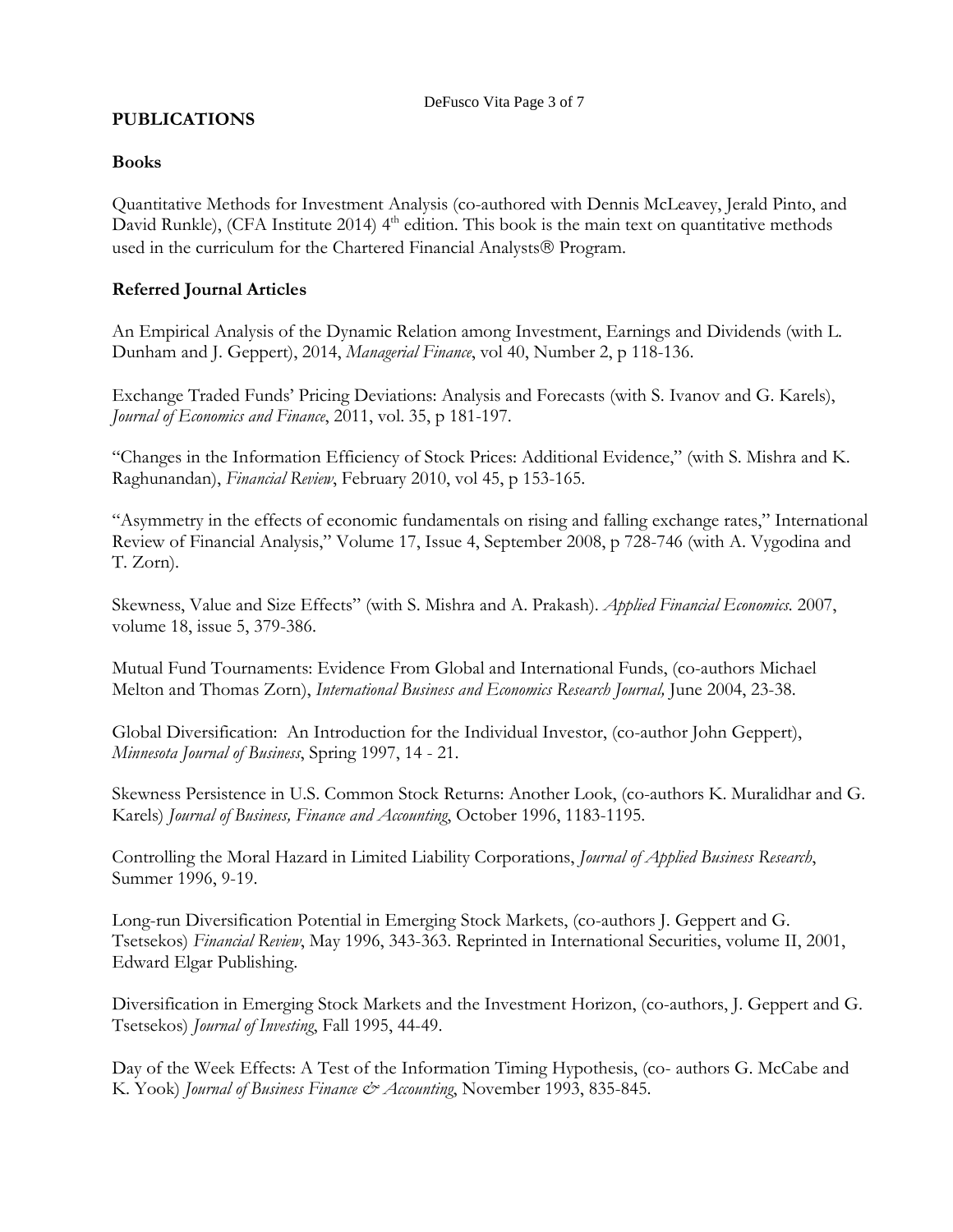#### DeFusco Vita Page 4 of 7

The Association between Managerial Decisions and Executive Stock Options (co-authors T. Zorn and R. Johnson), *Financial Management* Spring 1991, 36-43. (cited 34 times).

The Effect of Executive Stock Options Plans on Stockholders and Bondholders, (co-authors B. Johnson and T. Zorn), *Journal of Finance*, June 1990, 617-627. (cited 130 times).

Differences in Factor Structure Between U.S. Multinational and Domestic Corporations: Evidence from Bilinear Paradigm Tests, (co- authors D. Choi and G. Philippatos), *Financial Review*, August 1990, 395- 403. Reprinted in International Securities, volume I, 2001, Edward Elgar Publishing.

The Intraindustry Impact of Strikes: The Effects of Airline Strikes on Struck and Nonstruck Carriers, (co-author S. Fuess), *Industrial & Labor Relations Review*, January 1991, 324-333.

The Relative Effects of Craft Level Strikes: The Case of Airlines, (co-author S. Fuess) *Journal of Labor Research*, Fall 1991, 411-418.

Portfolio Performance, Managerial Ownership, and the Size Effect, (co- author G. Tsetsekos), *Journal of Portfolio Management*, Spring 1990, 16: 33-39.

Agency Theory: A Classroom Application, (co-authors T. Zorn and G. Karels), *Journal of Financial Education*, Fall 1989, 43-44.

Risk, Return, and International Involvement of U.S. Corporations, (co-authors G. Philippatos and D. Choi) *Applied Economics*, 1988, 20, 1199-1209. Reprinted in International Securities, volume I, 2001, Edward Elgar Publishing.

The Relationship Between Expected Returns and Market Power,(co-authors G. Philippatos and D. Choi). *Northeast Journal of Business and Economics*, Fall/Winter 1985.

## **WORK IN PROGRESS**

Do Insiders Actually Earn Abnormal Returns in the Long-run?, with Thuy Simpson

Is There a Presidential Puzzle with J. Geppert and T. Zorn

Insider Trading Strategies and Phantom Stock Returns (with David Smith and Mariah Webinger)

Momentum and Mean Reversion is Futures Markets (with J. Geppert and L. Dunham)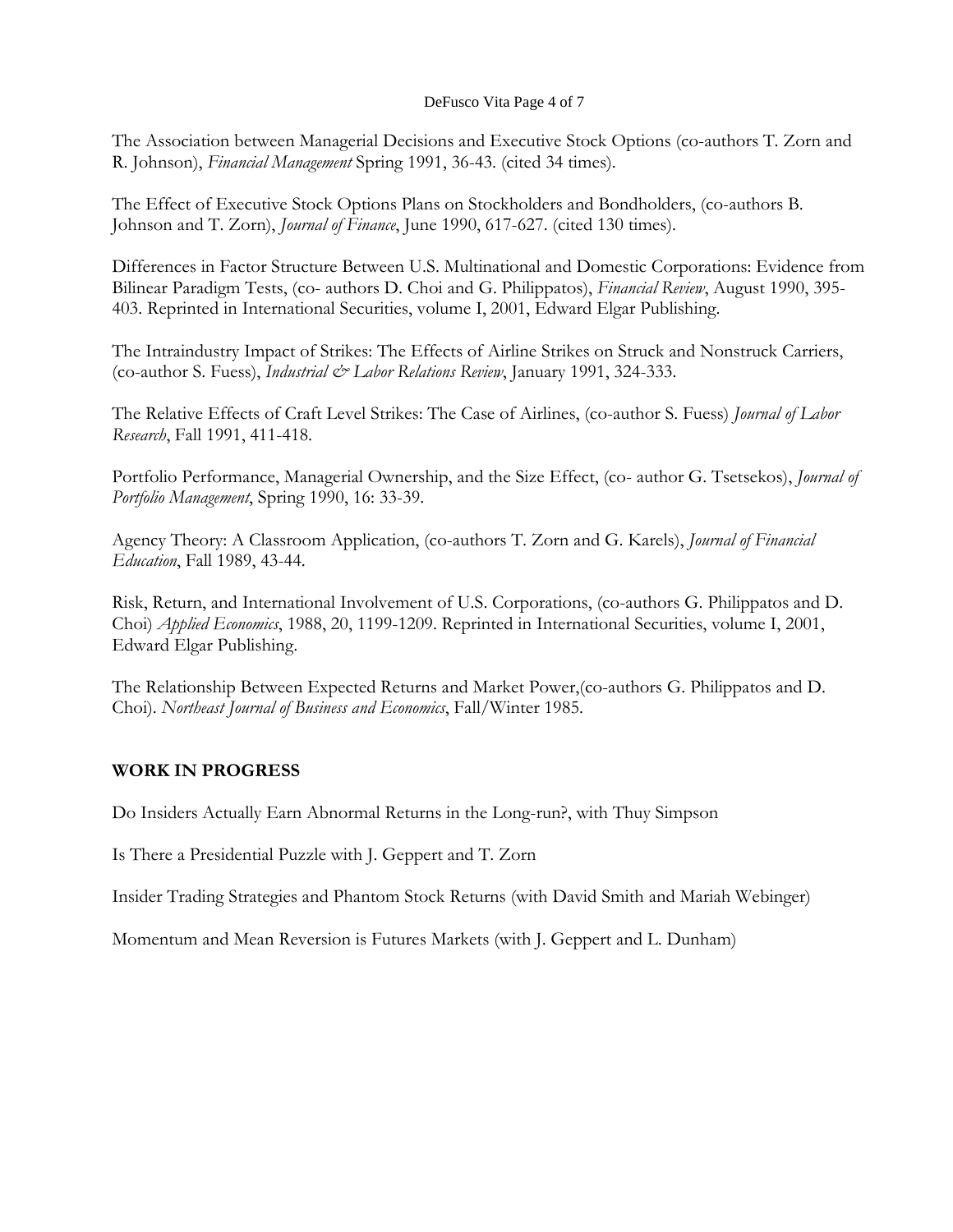# **SEMINAR/CONFERENCE PAPERS PRESENTED**

Do Insiders Actually Earn Abnormal Returns in the Long-run?, with Thuy Simpson, presented at the 2012 FMA annual conference, Atlanta, GA..

Momentum and Mean Reversion is Futures Markets (with J. Geppert and L. Dunham) paper presented at the Financial Management Association Annual Meeting, October 2009.

The Relationship between Dividends, Earnings and Investment (with J. Geppert and L. Dunham), presented at the Financial Management Association Annual Meeting, October 2007.

Is There a Presidential Puzzle (with J. Geppert and T. Zorn), Presented at the Financial Management Association Annual meeting, October 2005, Chicago, IL.

Mutual Fund Tournaments: Evidence from Global and International Funds, Presented at the Financial Management Annual Meeting, October 1999, Orlando, FL.

Capital Structure: A Two Stage Approach, Presented at the Financial Management Association Annual Meeting, October 1994, St. Louis, MO

Diversification in Emerging Stock Markets and the Investment Horizon. Presented at the Financial Management Association Annual Meeting, October 1993, Toronto, Canada

Day of the Week Effects: A Test of the Information Timing Hypothesis. Presented at the Financial Management Association Annual Meeting, October 1990, Orlando, FL

The Association Between Managerial Decisions and Executive Stock Options. Presented at the Financial Management Association Annual Meeting, October 1989, Boston, MA

Effect of Executive Stock Option Plans on Stockholders and Bondholders. Presented at the Financial Management Association Annual Meeting, October 1988, New Orleans, LA

Size and Seasonality in Common Stock Returns. Presented at the Financial Management Association Annual Meeting, October 1987, Las Vegas, NV

Portfolio Performance, Managerial Ownership and the Size Effect. Presented at the Eastern Finance Association Annual Meeting, April 1986, Nashville, TN

Risk Return and International Involvement of U.S. Corporations. Presented at the North American Economics and Finance Association Annual Meeting, December 1986, New York

Risk Return and International Involvement of U.S. Corporations. Presented at the Financial Management Association Annual Meeting, October 1986, New York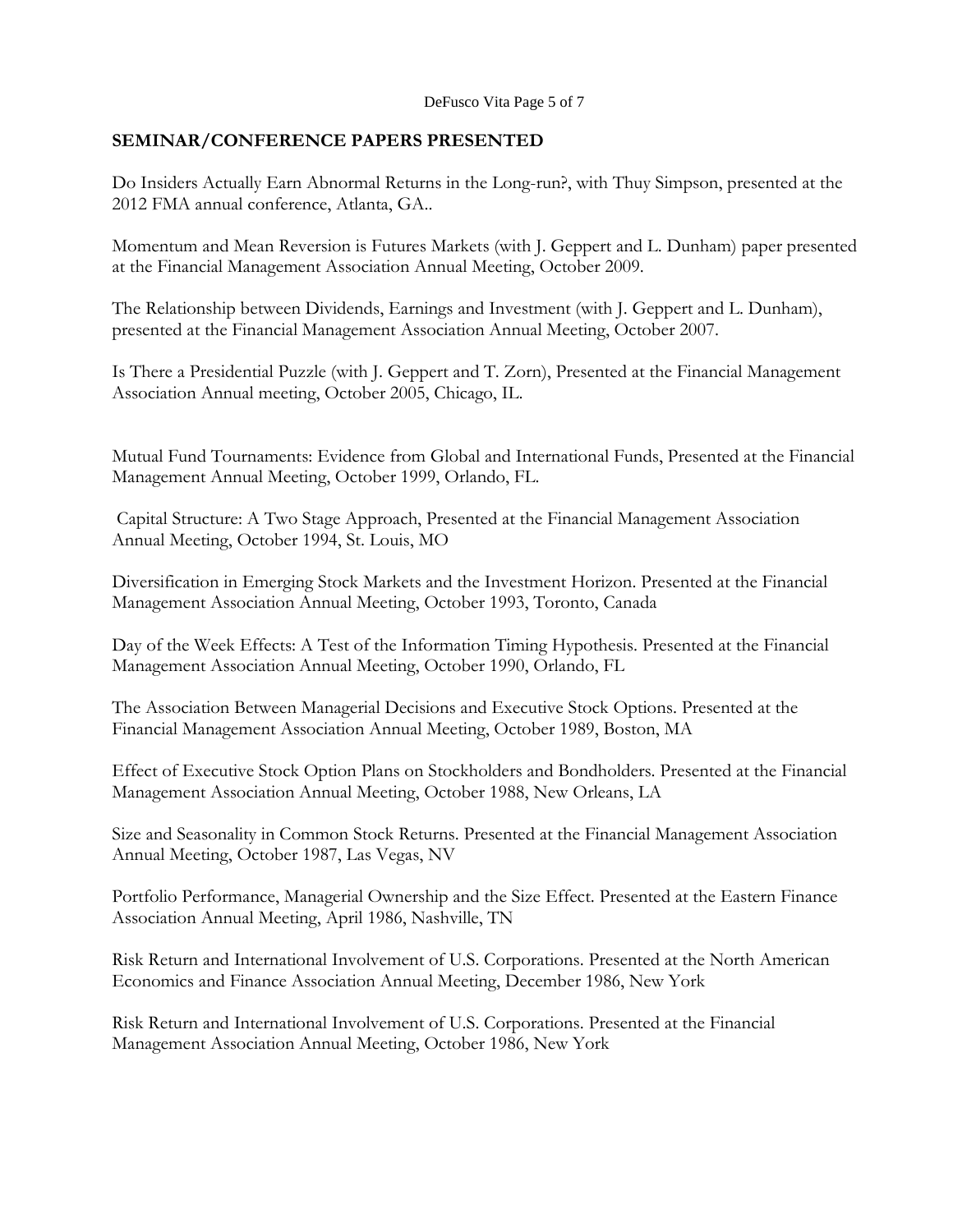DeFusco Vita Page 6 of 7

#### **Discussant, Session Chair Conference Organizer**

Discussant, Financial Management Association annual meeting, October 2003.

Discussant, Financial Management Association annual meeting, October 1999.

Program Committee Financial Management Association annual meeting, October 1992

Discussant North American Economics and Finance Association annual meeting, December 1986 and 1987.

Discussant Eastern Finance Association annual meeting April 1986.

Session Chair-person EFA annual meeting April 1986, April 1987.

Discussant Financial Management Association annual meeting October 1986.

## **Review Service**

Industrial & Labor Relation Review Quarterly Journal of Business and Economics Northeast Journal of Business and Economics Financial Review Journal of Applied Business Research Journal of Business Finance & Accounting International Review of Economics and Finance Journal of Actuarial Practice Quarterly Review of Economics and Finance

## **Research Grants and Contracts**

College of Business Administration research grant -- Summer 1985, 1986, 1987, and 1988.

## **SERVICE**

## **Departmental**

Coordinator for the CFA Track in Finance, 2009-present Assistant Director for Graduate Programs in Finance, 1997 - present Department representative to the Academic Senate, May 1990-1993 Chair of Search Committee, 1992 Chair Personnel Review Committee, 1996-1999